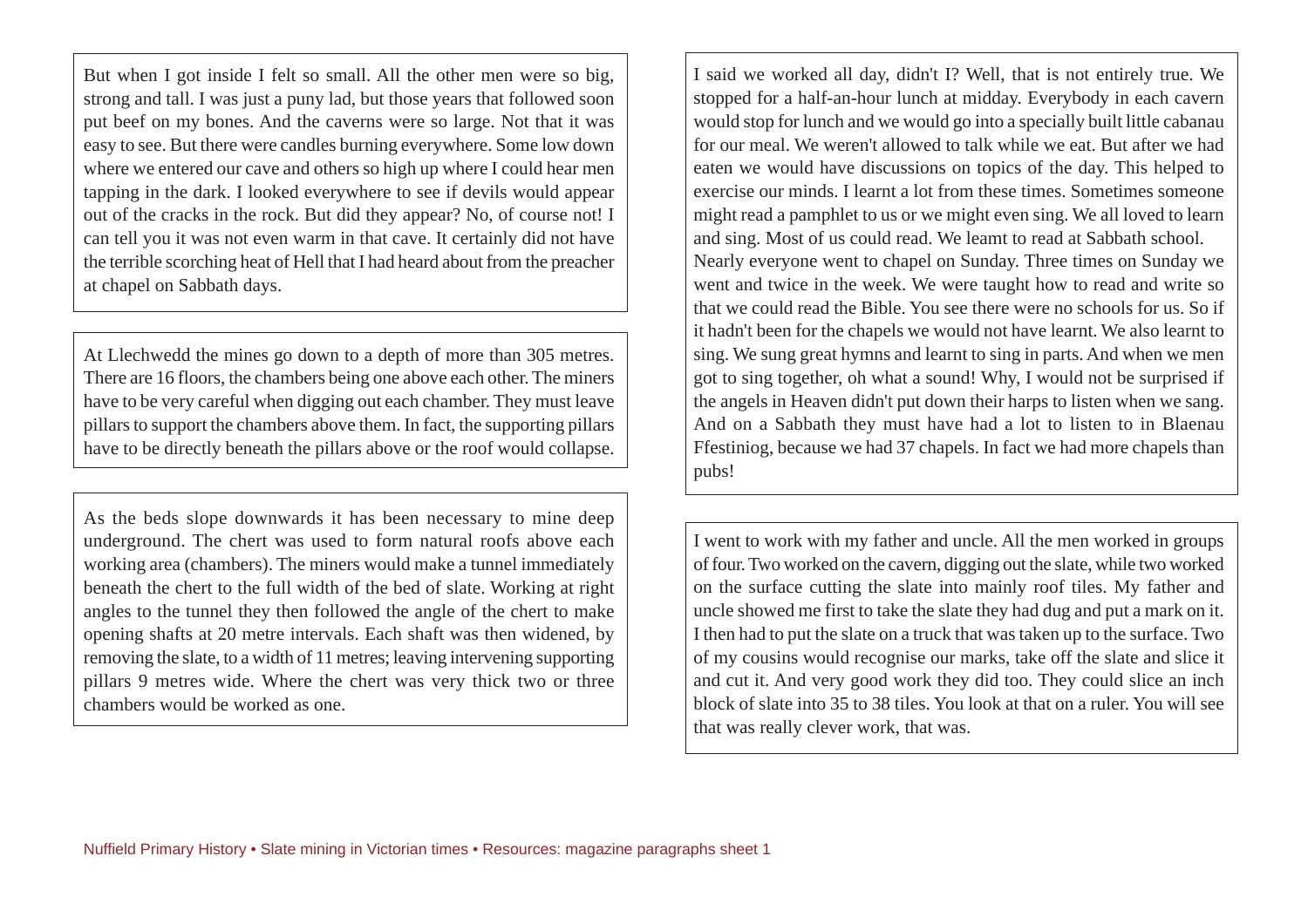That all seems so long ago now. After thirty years in the mine I had to stop work because of ill health. That's the way it is for all miners. But at least I can now enjoy the daylight hours in the sun!

The slate was then transported by narrow guage Ffestiniog Railway to Porthmadog, where it was put on ships and sent all over the world.

We worked all day long, and a long day it was too. And it always seemed a shame to me that we worked in daytime. I mean, we got up in the dark, except for summer, and worked in the dark in the cave while it was daylight outside. Then when we had finished work we went home in … Yes, you've guessed it … the dark! But I suppose if we had worked in the night then we would have gone home to sleep in the daytime and we still would not have seen the sunlight!

The mines were worked by teams of four men, two men extracting the slate underground and sending their marked blocks to the surface for splitting and dressing. Slate is a word that comes from the Old French word 'esclater' meaning ''to split' because slate is rock that can be split.



Splitting and dressing the slates in the mill.



Ffestiniog Railway